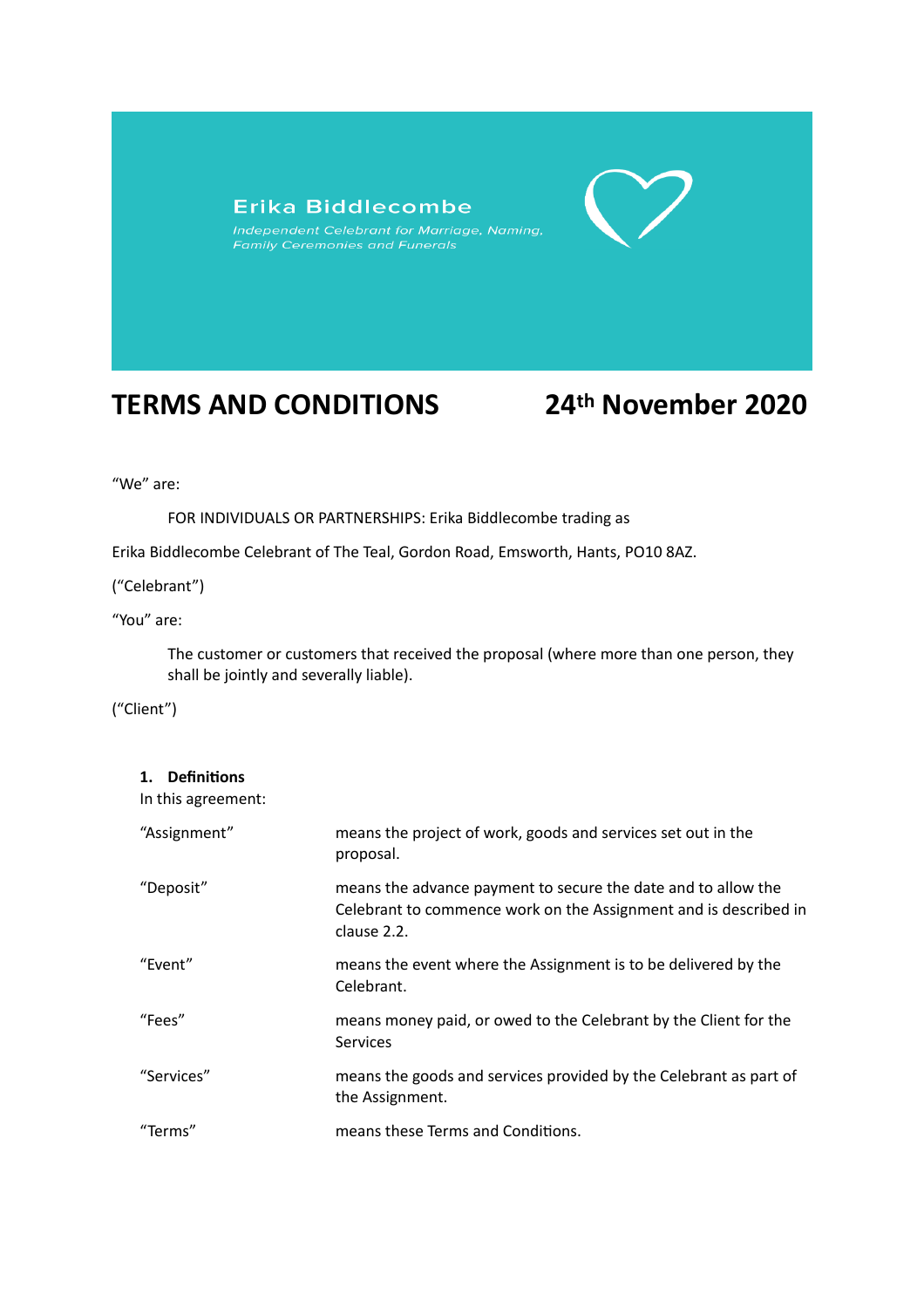### **2. Price and payment**

- 2.1 The price for the Assignment is set out in the proposal. There is no VAT. The price includes all advance planning, preparations and delivery of Services at the Event, as detailed. The price is paid as set out below and excludes any expenses that will be incurred by the Celebrant which will be notified to the Client separately and agreed in writing. Expenses will be agreed separately and invoiced monthly.
- 2.2 A Deposit of 20% of the price shall be paid upon entering this agreement and the Celebrant's invoice for the Deposit will follow – **please refer carefully to Clause 3**.
- 2.3 A final payment of the balance of the price shall be paid no less than 42 days before the Event.
- 2.4 The price and any expenses shall be the Fees of the Celebrant.
- 2.5 The Celebrant requires the Client to sign off the content of the Assignment no later than 14 days before the Event. There may be an administrative charge for late content changes not finalised 14 days or more before the Event to cover the cost of extra printing and administration**.** There is no guarantee that the Celebrant will accept or include any late changes to the content of the Assignment after the 14 day deadline.
- 2.6 The Client grants to the Celebrant consent to use any work or images created in this Assignment to show off their services, together with the right to display nonidentifiable images as part of their portfolio and to write about the Assignment on websites, social media accounts and in any marketing materials. If you do not wish to grant this consent you must confirm this in writing within 14 days of entering into this agreement.

### **3. Cancellation of agreement**

- 3.1. The Assignment can be cancelled by either party in writing or by email subject to the matters set out in this clause.
- 3.2 If the Celebrant cancels the Assignment, the Fees (less any incurred expenses) will be repaid to the Client within 14 days of cancellation, and no further refunds, sum or compensation will payable to the Client by the Celebrant arising from such cancellation.
- 3.3 Cancellation by the Client

3.3.1 If the Client cancels the Assignment within 14 days of entering into this agreement, then the Deposit shall be repaid to the Client in full. 3.3.2 If the Client seeks to cancel this Assignment 14 days after entering this agreement but more than 42 days before the Event then the Deposit shall be forfeited, any expenses incurred as at the date of cancellation must be paid by the Client, and those paid shall also be non-refundable. No further Fees will be due from the Client to the Celebrant.

3.3.3 If the Client seeks to cancel the Assignment less than 42 days before the Event then the Deposit will be forfeited. Any expenses incurred as at the date of cancellation must be paid by the Client, and those paid shall also be non-refundable. In addition, a cancellation fee will be immediately due, which shall be 100% of the Fees less any Fees already paid.

#### **4. General Conditions:**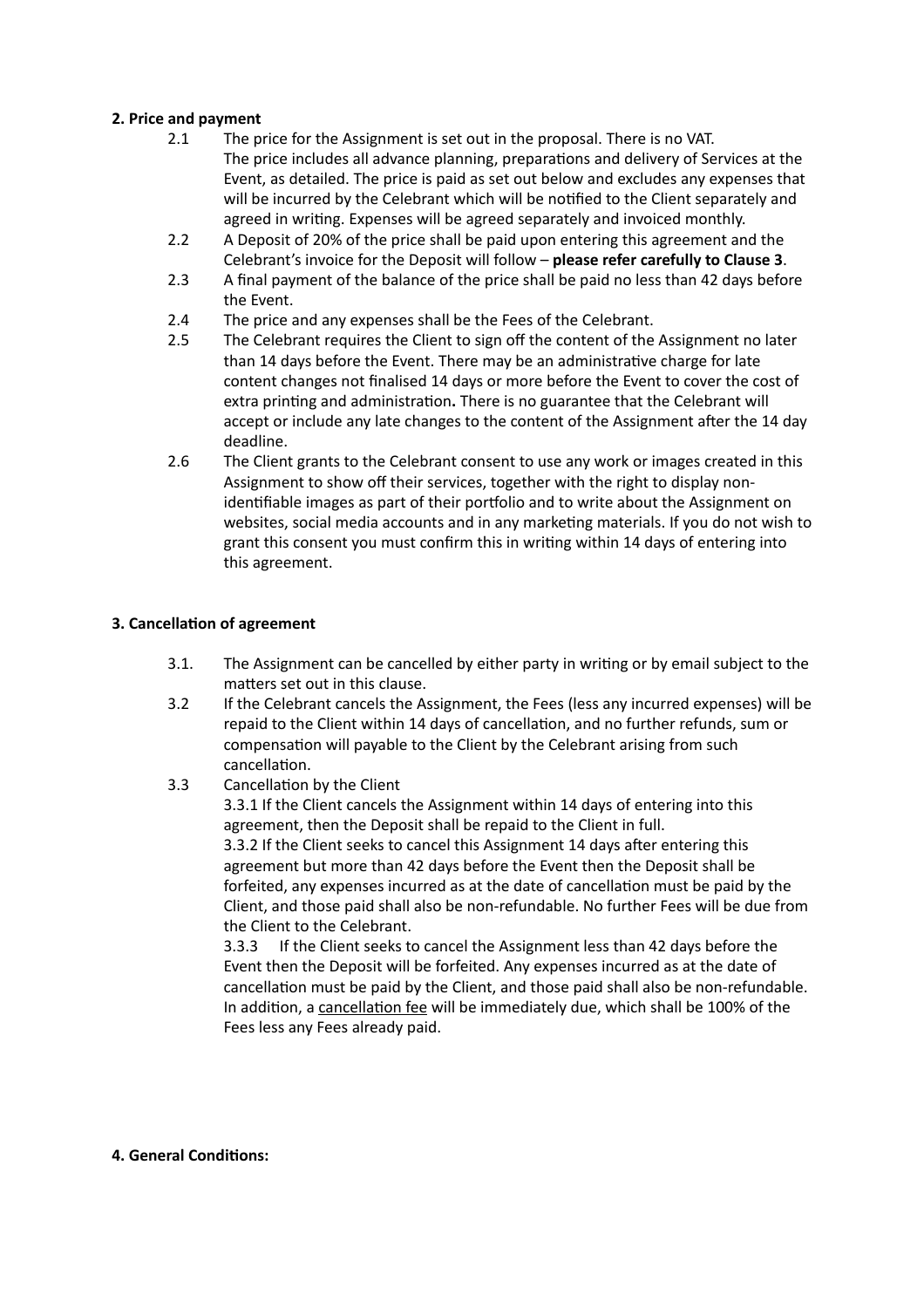- 4.1 The Celebrant shall use reasonable endeavours to meet any performance dates, but times shall be estimates only.
- 4.2 The Fees will be paid after invoices rendered from time to time. No VAT is applicable. Payment terms are 7 days, and payment is not deemed to have been made until the Fees have been paid in full. If payment is not made in full and within time the Services may be suspended and payment in advance may be required before the Services are re - commenced.
- 4.3 If payment is not made in accordance with the Terms, the Celebrant reserves the right to charge an administration fee of £50.00 plus interest at the rate prescribed by the Late Payment of Commercial Debt (Interest) Act 1998 from the date payment was due until the date payment is made.
- 4.4 Each party will keep the confidential information of the other party and any third party confidential and secret, and only use it for the purposes of supplying the Services or making proper use of the Services. Each party recognises and accepts its obligations with regard to the control and the processing of personal data under the current data protection legislation and regulations. For more information on this, please see our Privacy Notice on our website.
- 4.5 The Celebrant will use reasonable care and skill in performing the Services. Where any valid claim in respect of the Services is made (in contract or in tort) the Client may be entitled only to a refund of the Fees or part of the Fees.
- 4.6 The Celebrant's liability in respect of any loss of goodwill, loss of business, loss of profits, loss of anticipated savings, loss of use or for any other consequential, special or indirect loss or damage will be NIL.
- 4.7 Nothing in the Terms will exclude or limit liability for death or serious injury caused by the Celebrant's negligence.
- 4.8 The Services may be terminated if payment of the Fees is not made in accordance with the Terms; or if the Client commits a material breach of any of the Terms and fails to remedy the breach within 14 days of being notified in writing; or the Client makes any statements or behaves in any way or requests the Celebrant to undertake any actions that are discriminatory, illegal or immoral; or if the Client enters into any form of insolvency arrangement, or suspends its business. Upon termination the Client shall immediately pay any outstanding sums to the Celebrant.
- 4.9 If the Celebrant is limited or hindered from providing Services booked by the Client due to circumstances beyond its control eg. government intervention, Acts of God, civil disturbance, war, national or local disaster, strikes, labour disputes, then the liability of the Celebrant to the Client shall not exceed the amount paid by the Client for the Services. The Deposit shall be non-refundable, (being an approximation of the value of Services already rendered) and the Celebrant shall (where the value of the Services already delivered to the Client is greater than the value of the Deposit) be entitled to be paid additionally for all Services delivered to the Client up to that point. The Celebrant shall not be liable for any additional losses incurred by the Client in such circumstances.
- 4.10 Nothing in these terms are intended to create a partnership or joint venture between the Celebrant and the Client, and no party has the right to act as agent for the other or to bind the other party in any way.
- 4.11 Variations to the Assignment, or to the Services, may only be agreed in writing. Services outside the scope of the proposal will attract additional charges. Any changes to the date of the Event shall only be agreed subject to availability of the Celebrant, or will be deemed a cancellation by the Client, unless otherwise agreed in writing.
- 4.12 The Celebrant asserts intellectual property rights, including copyright, over the written materials produced by the Celebrant as part of the Services. The written materials shall not be reproduced, copied, shared or used elsewhere without the